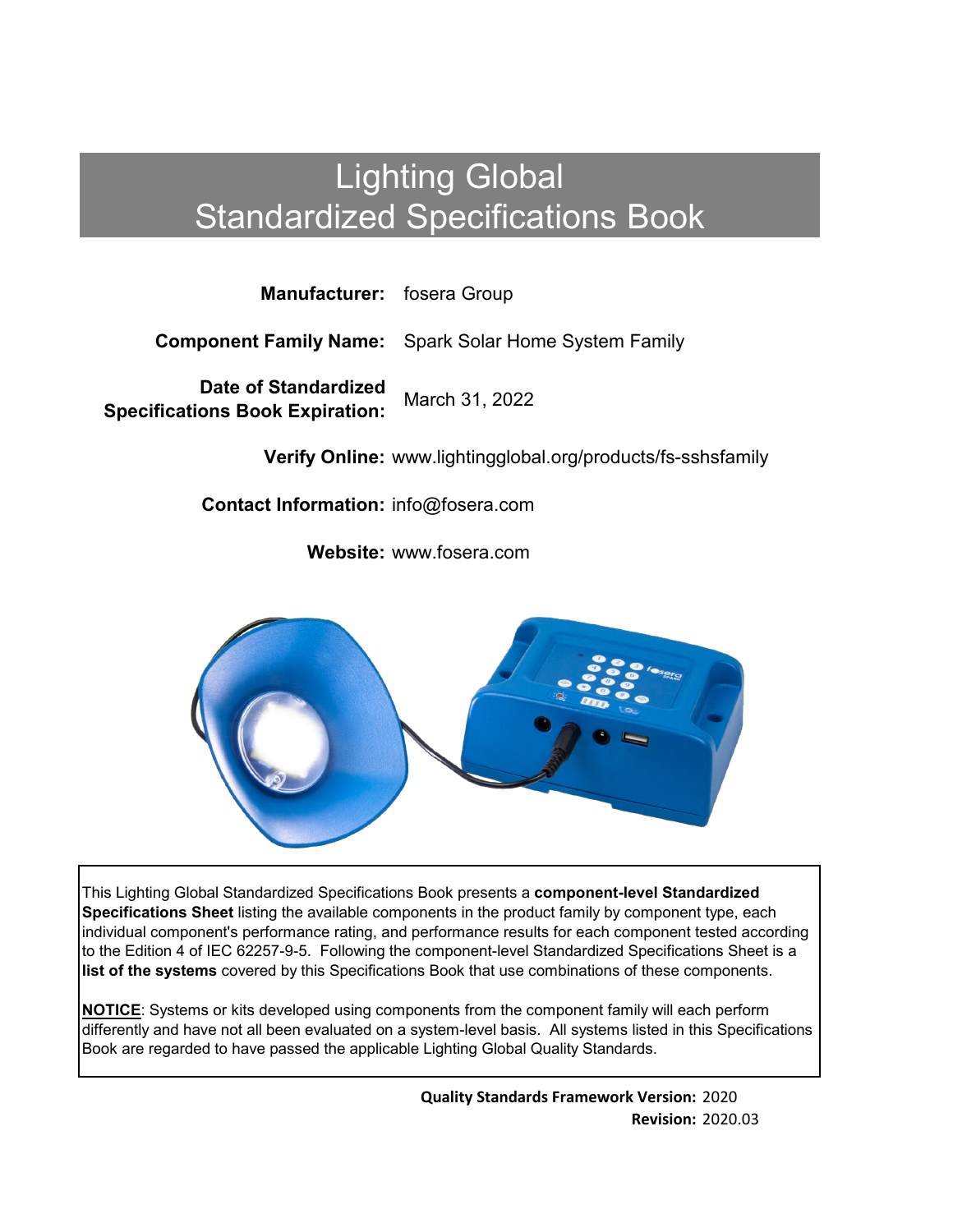# **Component-Level Standardized Specifications Sheet**

fosera Group

Spark Solar Home System Family

| <b>Battery / Control Box</b>  |                          |                           |                                            |                                           |  |  |  |
|-------------------------------|--------------------------|---------------------------|--------------------------------------------|-------------------------------------------|--|--|--|
| Name /<br><b>Model Number</b> | <b>Battery Chemistry</b> | Nominal<br>Voltage<br>(V) | <b>Battery Capacity</b><br>Rating<br>(mAh) | <b>Measured Battery Capacity</b><br>(mAh) |  |  |  |
| Spark 10                      | Lithium iron phosphate   | 3.2                       | 3800                                       | 3800                                      |  |  |  |
| Spark 20                      | Lithium iron phosphate   | 3.2                       | 7600                                       | not tested                                |  |  |  |
| Spark 30                      | Lithium iron phosphate   | 3.2                       | 11400                                      | 11400                                     |  |  |  |

### **PV Module**

| Name / Model Number | <b>Peak Power at STC Rating</b><br>(W) | <b>Measured Peak Power at STC</b><br>(W) |
|---------------------|----------------------------------------|------------------------------------------|
| 4 W module          |                                        | 3.8                                      |
| 6 W module          |                                        | not tested                               |
| 10 W module         | 10                                     |                                          |

#### **Light Sources**

|                     | (lm)                |            | Luminous Flux Rating   Measured Luminous Flux   Measured Lamp Efficacy<br>(lm) |      |        | (Im/W) |      |        |   |
|---------------------|---------------------|------------|--------------------------------------------------------------------------------|------|--------|--------|------|--------|---|
| Name / Model Number | $\overline{5}$<br>≔ | ε<br>Mediu |                                                                                | High | Medium |        | High | Medium | ō |
| Lamp mini           | 100                 | --         |                                                                                | 94   |        | --     | 140  | --     |   |

**NOTICE:** As indicated, not all components listed on this page were tested according to the Quality Test Method (QTM) in Edition 4 of IEC 62257-9-5. However, based on the satisfactory performance of the tested components in the family, the components that were not tested are regarded to have passed the applicable Lighting Global Quality Standards. In addition, all tested components passed an internal inspection, the full array of applicable QTM durability tests, as well as ingress protection testing (where applicable).

\*Light points and appliances may perform differently when used with different systems.